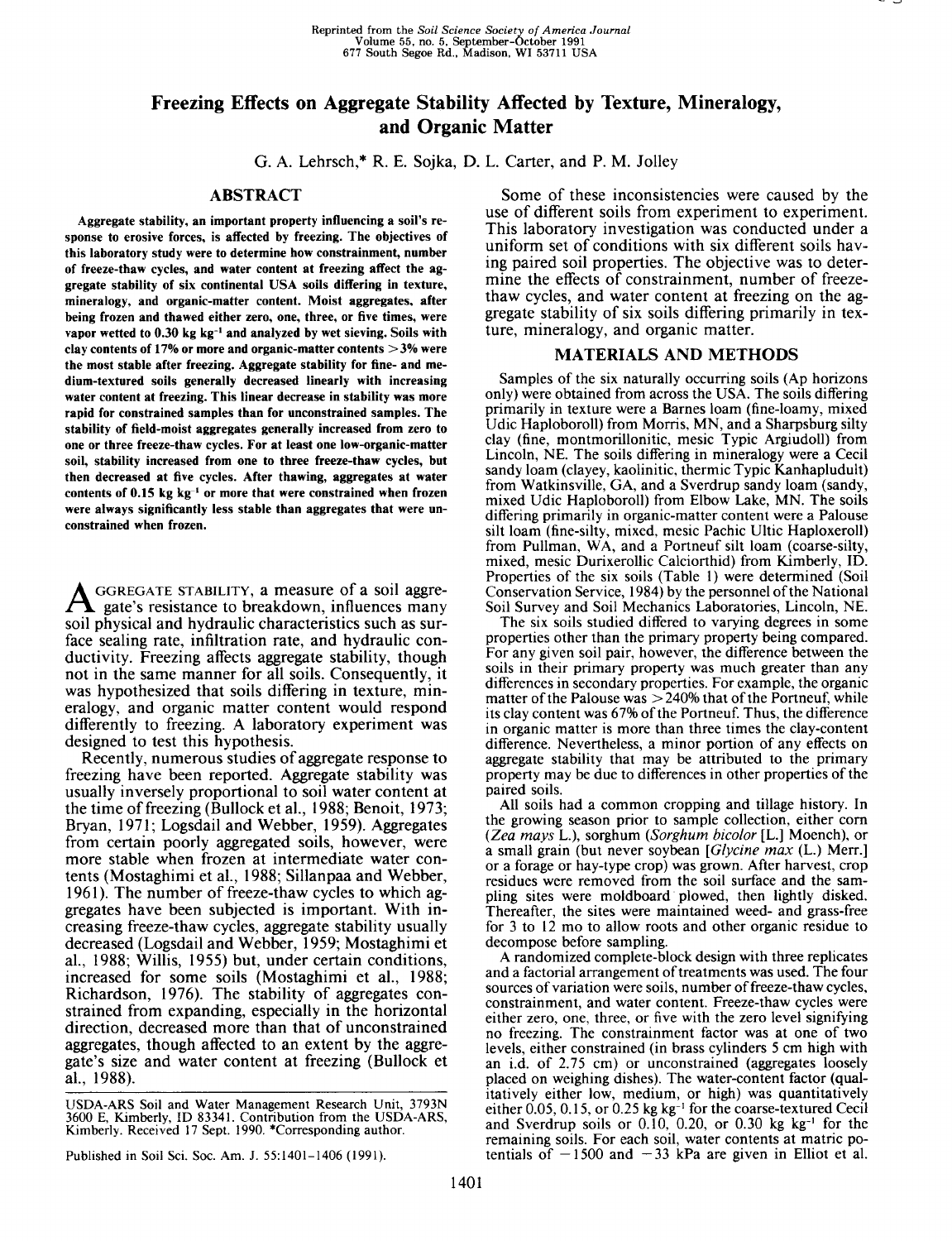#### **Table 1. Soil properties.**

| Soil type             | Particle-size distribution |             |      | <b>Bulk</b>           | Predominant  |                      |                            |                  |
|-----------------------|----------------------------|-------------|------|-----------------------|--------------|----------------------|----------------------------|------------------|
|                       | Sand                       | <b>Silt</b> | Clay | density†              | mineral type | рH<br>$(in$ $CaCl2)$ | Organic-matter<br>contenti | <b>COLE&amp;</b> |
|                       |                            |             |      | $g \, \text{cm}^{-3}$ |              |                      | %                          | $cm \ cm^{-1}$   |
| Barnes loam           | 49                         | 34          | 17   | 1.25                  | 2:1          | 7.1                  | 3.41                       | 0.030            |
| Sharpsburg silty clay |                            | 56          | 41   | 1.33                  | 2:1          | 5.4                  | 3.19                       | 0.086            |
| Cecil sandy loam      | 67                         | 16          | 17   | 1.69                  | 1:1          | 4.6                  | 1.24                       | 0.010            |
| Sverdrup sandy loam   | 76                         | 15          | 9    | 1.43                  | 2:1          | 6.0                  | 2.21                       | 0.014            |
| Palouse silt loam     | 10                         | 70          | 20   | 1.15                  | 2:1          | 4.5                  | 3.03                       | 0.026            |
| Portneuf silt loam    | 22                         | 66          | 12   | l.24                  | 2:1          | 7.8                  | 1.24                       | 0.012            |

t Measured using the excavation method.

 $\ddagger$  Estimated from the organic-C content using the Van Bemmelen 1.724 factor.

§ Coefficient of linear extensibility.

(1989). Statistical analyses were performed on arcsin  $(x)^{0.5-}$ transformed data using an analysis of variance (SAS Institute, 1985)'. For presentation, the treatment means have been back-transformed to the original scale of measurement. Because of the large number of error degrees of freedom and the resultant powerful  $F$  tests, a significance probability of 0.01 was used to identify significant sources of variation in the analysis of variance table. The subsequent results and discussion have focused mainly on two highly significant three-way interactions that describe the variation in aggregate stability caused by all four factors. In the statistical analysis, water content was modeled as a continuous variable to identify statistically significant trends in the response of aggregate stability to water content. Freeze-thaw cycle and constrainment means were separated using confidence intervals constructed to be equivalent to tests of significance at the 0.05 level. Additional preplanned, single degree-offreedom comparisons of selected treatments were also made.

Samples were prepared by passing field-moist soil (initial water contents ranged from 0.07 to 0.22 and averaged 0.13 kg kg-') through a 4-mm sieve. Soil was prevented from drying between field sampling and laboratory use by storage in air-tight containers at 6 °C. To prepare constrained samples, the water content of the sieved soil was first raised to the desired level in a vaporizer (Kemper and Rosenau, 1986). Vapor-moistened soil was packed (to a dry bulk density of  $1.15$  g cm<sup>-3</sup>) into each brass cylinder by tapping the cylinder on a hard surface. Each packed cylinder was sealed in a polyethylene bag to inhibit water loss and prevent water uptake, then inserted into a polystyrene foam tray, and stored at 6 °C until the remaining cylinders were packed. The polystyrene foam, a minimum of 7 cm underneath and 2 cm around each cylinder, served as insulation so that freezing occurred primarily downward from the surface (this was confirmed by subsequent investigations utilizing thermocouples placed in packed cylinders). Unconstrained samples were prepared by sieving the  $\leq$ 4-mm field-moist soil through a 1-mm sieve and placing the equivalent of 10 g of oven-dry 1- to 4-mm aggregates in an Al weighing dish. Our primary interest was in the response of the 1- to 4-mm aggregates. When studying unconstrained samples, the  $\lt$ 1mm aggregates would, by design, exert no confining pressure on the 1- to 4-mm aggregates and thus could be omitted from study. Each dish was sealed in a polyethylene bag, placed on a plastic tray, and stored at  $\bar{6}$  °C until the remaining unconstrained samples were prepared.

All soil samples were subjected to either zero, one, three, or five freeze-thaw cycles. One cycle was completed when samples were frozen convectively (without access to additional water) at  $-14$  °C for 24 h, then thawed at 6 °C for 48 h. Little, if any, freezing-induced vertical expansion of

the soil in the cylinders occurred. For all samples, a data logger within each enclosure recorded ambient air temperatures. The zero-cycle samples were not frozen but were stored at 6 °C for a minimum of 48 h. Before the aggregatestability analysis, all samples were brought to room temperature on a lab bench for 2 h. Aggregate stability was determined using the procedure of Kemper and Rosenau (1986), modified by Lehrsch and Jolley (1989), so that fieldmoist 1- to 4-mm aggregates were vapor-wetted to 0.30 kg kg-' prior to wet sieving.

# **RESULTS AND DISCUSSION**

### **Interaction between Soils, Constrainment, and Water Content**

Aggregate stability (averaged across freeze-thaw cycles) as a function of water content is shown in Fig. 1 for both constrained and unconstrained samples. In nearly every case, constrainment decreased the stability of aggregates. The decrease was always statistically significant at water contents of 0.15 kg kg-' or more. While it is possible that aggregates were weakened during the packing process, a more likely explanation is related to ice formation. Pressure exerted by expansion of ice crystals within the constrained samples could have formed planes of weakness in the aggregates, whose horizontal displacement was limited by the confining pressure of the brass cylinders. These potential fracture planes probably manifested their presence during subsequent wet sieving.

In  $>85\%$  of the cases, aggregate stability decreased as water contents increased (Fig. 1). Statistical trend analyses revealed that, for each level of constrainment, the response of aggregate stability to changing water content was linear (across the range of water contents studied) for the medium- and fine-textured soils. The quadratic (curvilinear) trend for each of these four soils was not significant  $(P \ge 0.10)$ . Moreover, with increasing water content, aggregate stability decreased at a faster rate for constrained samples than for unconstrained samples (see, for example, the Sharpsburg and especially the Portneuf soils in Fig. 1). At similar water contents, the pressure exerted on confined aggregates, rather than on unconfined aggregates, was probably more effective in developing new or further weakening old potential failure planes. Figure 1 also shows that, for constrained samples of the coarse-textured Cecil and Sverdrup soils, by far the greater decrease in aggregate stability occurred when the water content increased from 0.05 to 0.15 rather than from

<sup>&#</sup>x27; Trade names are included for the benefit of the reader and do not imply endorsement of or preference for the product by the USDA.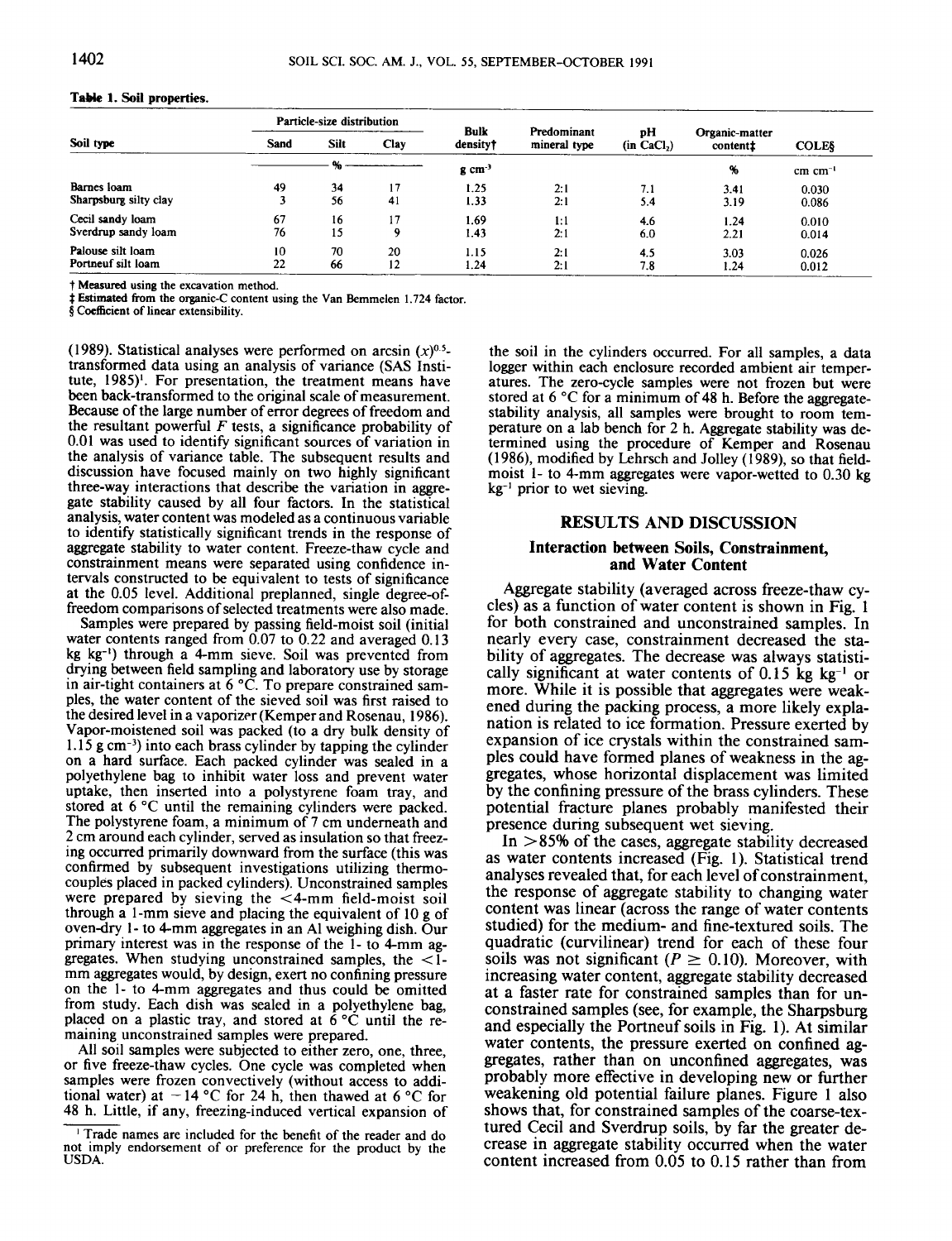

Fig. 1. Aggregate stability as a function of water content for both constrained and unconstrained samples of each soil.

 $0.15$  to  $0.25$  kg kg<sup>-1</sup>. Indeed, the trend analysis indicated this quadratic response to be significant *(P <* 0.013). Little energy (few freeze-thaw cycles) was needed to substantially weaken the aggregates of the sandy loams.

The effects of clay and organic-matter content can be seen in Fig. 1. The soil highest in clay content (Sharpsburg, 41%, Table 1) had the highest aggregate stability at all water contents and constrainment levels. Mostaghimi et al. (1988) predicted that aggregate stability would increase with clay content. More clay implies more or stronger clay bridges between soil particles. This suspected high degree of bridging was apparently little affected by water content or constrainment in this experiment (Fig. 1). The stability of constrained samples of Barnes, Sharpsburg, and Palouse soils (all medium-textured or finer with organic-matter contents of 3% or more) decreased less from 0.10 to 0.20 than from 0.20 to 0.30 kg kg-' water content. The stability of the Portneuf silt loam, with nearly 60% less organic matter (1.24%, Table 1), however, decreased more from 0.10 to 0.20 than from 0.20 to 0.30 kg kg-'. Thus, elevated organic matter, which improves the stability of aggregates  $>0.25$  mm (Tisdall and Oades, 1982), was also more effective in stabilizing frozen aggregates, but only at lower water contents. The data in Fig. 1 also indicate that, when frozen at water contents of  $0.10 \text{ kg kg}^{-1}$ , unconstrained samples of Barnes, Sharpsburg, and Palouse (three highest in both clay and organic matter) had the most stable aggregates ( $>84\%$ ). These same three soils were still the most stable ( $>63\%$ ) when frozen at a water content of  $0.30 \text{ kg kg}^{-1}$ .

The two soils differing primarily in organic-matter content can also be compared. Aggregates of a Palouse silt loam (2.5 times as much organic matter as Portneuf, Table 1) were more stable than aggregates of Portneuf, regardless of constrainment (Fig. 1). Drying that could have caused reduced wettability of the Palouse (leading to less water freezing in intraaggregate pores) was not a factor because all soils were kept moist between sampling and analysis. Elasticity provided by organic matter may have enabled Palouse aggregates at low water contents to withstand ice-lens



Fig. 2. Aggregate stability as a function of treeze-thaw cycle for each soil at each water content. The water contents were 0.05, 0.15, and 0.25 kg kg-' for the Cecil and Sverdrup soils and 0.10, 0.20, and  $0.30$  kg kg<sup>-1</sup> for the remaining soils.

expansion pressures before fracturing. By contrast, at high water contents, there may have been insufficient elasticity present to prevent fracture. Indeed, stability differences among these two soils were least at these highest water contents. Where constrainment differed, the decrease in stability due to constrainment was more pronounced at every water content for Palouse aggregates than for Portneuf aggregates (Fig. 1). While the drop in stability was greater, the high-organic-matter Palouse aggregates nonetheless were more stable than the Portneuf aggregates at every water content. In any case, the shape of the response of the two soils was similar but the magnitude of the change was greater for the soil higher in organic matter.

## **Interaction between Soils, Freeze-Thaw Cycles, and Water Content**

In the statistical analysis, freeze-thaw cycle was considered to be a discrete rather than continuous variable for a number of reasons. We initially modeled freezethaw cycles as continuous to identify significant trends but found that a trend for freeze-thaw cycles, when statistically identified, was usually cubic. Cubic trends don't aid interpretation and summarization well, only indicating that the curve illustrating the effect of freeze-thaw cycles was not monotonic. One implication of a cubic trend is that at least one threshold in the number of freeze-thaw cycles existed. Such a threshold seemed reasonable. Below it, aggregate stability could either change little or increase. Above the threshold, however, aggregate stability could decrease. The implication of the threshold thus indicated that freeze-thaw cycles would be more appropriately modeled as discrete. Second, though trends seemed to exist when the means were examined visually, those trends, if indeed present, were seldom found to be linear, quadratic, or cubic. Thus, the trend analysis using contrasts often failed to identify the trend.

Freeze-thaw-cycle effects on aggregate stability (averaged across constrainment levels) are illustrated in Fig. 2. Aggregate stability was greatest at every level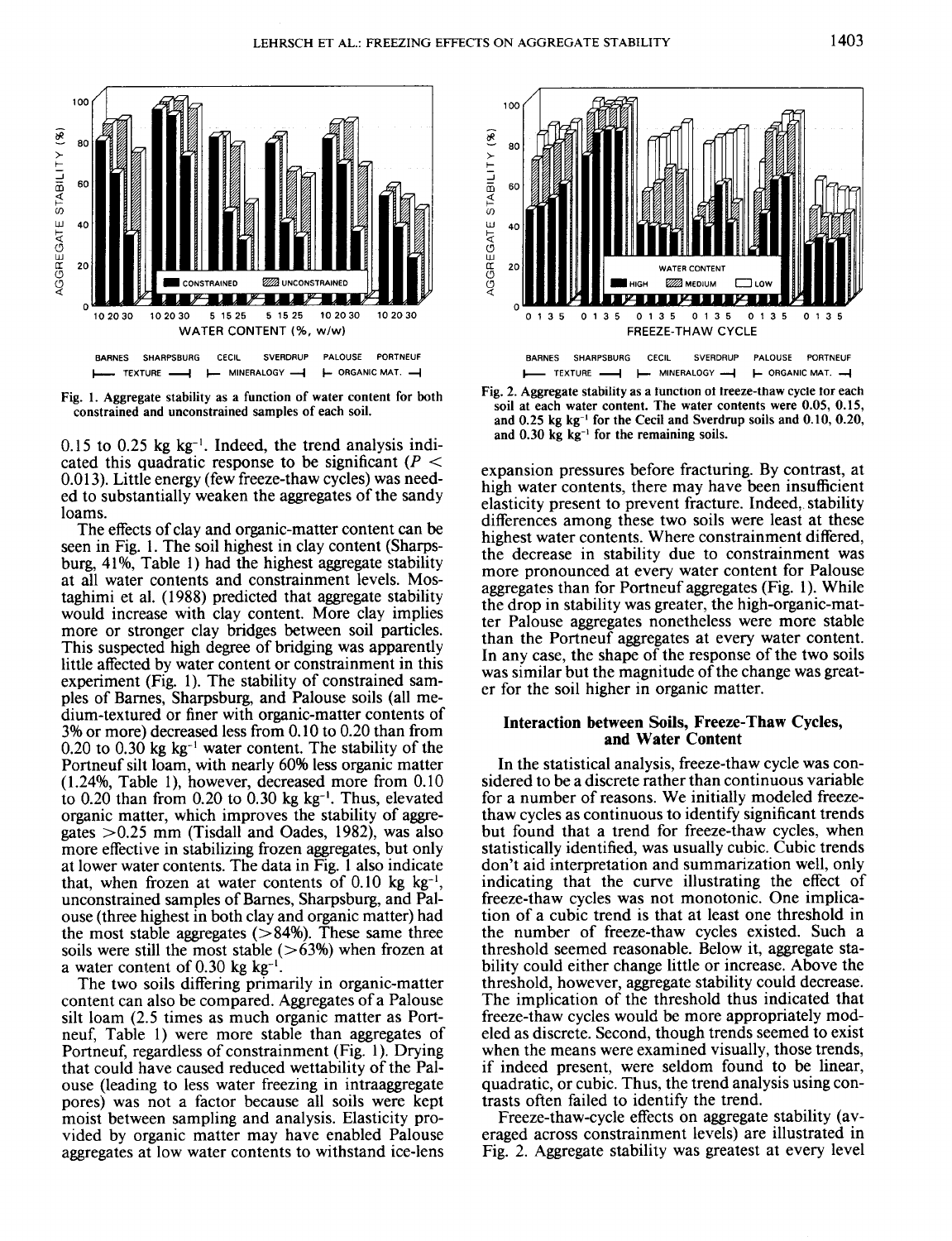of freeze-thaw cycle for every soil at the lowest water contents (0.05 or 0.10 kg  $kg^{-1}$ ). This suggests that, to preserve aggregation and reduce erosion, fall soil water contents near the surface should be as low as possible (Benoit, 1973). From zero to one freeze-thaw cycle (one occurrence of freezing), the aggregate stability of the four fine- and medium-textured soils often increased (Fig. 2). This increase was statistically significant at water contents of  $0.10$  and  $0.20$  kg kg<sup>-1</sup> for the Palouse silt loam, one of the soils highest in organic matter (Table 1). Increases in soil aggregate stability with increasing freeze-thaw cycles have also been detected by others (H. Kok, 1989, personal communication; Mostaghimi et al., 1988; Perfect et al., 1990). For the Barnes loam and Portneuf silt loam at a 0.30  $kg$  kg<sup>-1</sup> water content, the increase in stability with one freeze-thaw cycle was minimal, averaging less than three percentage points.

A number of factors may have been responsible in whole or in part for this increase in stability with freeze-thaw cycle(s). First, the initiation and early enlargement of ice lenses could have increased particleto-particle contacts. Throughout the experiment, small ice crystals were occasionally observed in both the unconstrained and constrained samples approximately 1.25 cm below the soil surface in the brass cylinders. Second, freezing at  $-14$  °C should have allowed migration of water to ice crystals or ice lenses forming in the soil samples. Thus, the soil matrix surrounding and below the ice lens would undergo drying (Taber, 1916; Hoekstra, 1966; Miller, 1980). This drying, very similar to the common air drying of aggregates prior to stability measurement, could serve to position polysaccharides on soil particle surfaces (Myers, 1937; Reid and Goss, 1982) or precipitate bonding agents at points of contact between soil particles (Kemper et al., 1987; Lehrsch et al., 1990). These effects would promote aggregate reformation following thawing and increase aggregate strength.

While not measured in this study, the rate of water movement to a growing ice lens could influence soil aggregate response to the freezing process. This hydraulic conductivity would determine the rate at which an ice lens would thicken and thus the forces that would be exerted on aggregates. Amemiya (1965) reported hydraulic conductivities at water contents of  $0.23$  m<sup>3</sup> m<sup>-3</sup> (corresponding to water contents of 0.20 kg kg-' and constrained samples at a bulk density of  $1.15$  g cm<sup>-3</sup>) for samples of two soils containing aggregates from 0.5 to 9 mm. For a Miami silt loam (fine-loamy, mixed, mesic Typic Hapludalf), texturally much like the Palouse silt loam, and for a Kranzburg silty clay loam (fine-silty, mixed Udic Haploboroll), similar in silt content but with more sand and less clay than the Sharpsburg silty clay, the hydraulic conductivities were approximately  $6 \times 10^{-5}$  and  $1 \times 10^{-6}$  cm min-', respectively. In nonisothermal regions of soil where both ice and unfrozen water films occurred simultaneously at temperatures at and below 0 °C, Hoekstra (1966) found hydraulic conductivity to be nearly independent of total soil water content (unfrozen water plus ice) but dependent on the thickness of the liquid water films, with temperature gradients providing the driving force for water flow. In such soil regions, water flux density (found for a silt-textured soil to be approximately  $9 \times 10^{-4}$  g cm<sup>-2</sup> min<sup>-1</sup> at a temperature of  $-2$  °C) (Hoekstra, 1966) decreased rapidly with decreasing temperature because the thicknesses of the water films themselves decreased with temperature (Anderson and Hoekstra, 1965). In regions of the same soil at temperatures from  $5$  to  $0^{\circ}$ C in which ice had not yet formed and through which water was moving toward the freezing front, water moved at flux densities of the same magnitude, 3 to  $25 \times 10^{-4}$  g cm<sup>-2</sup> min<sup>-1</sup> (Hoekstra, 1966). When he compared one soil to another, Harlan (1973) concluded that the rate of upward water movement through unfrozen soil (no ice present) toward a freezing front decreased as soils became finer textured.

As mentioned above, at all water contents studied, high-organic-matter soils (Barnes, Sharpsburg, and Palouse) usually increased in stability with freeze-thaw cycles. In contrast, the Cecil, Sverdrup, and Portneuf soils (organic-matter contents of 2.21% or less and clay contents of 12% or less or dominated by 1:1-type minerals), particularly at the higher water contents, either tended to decrease in stability or increase initially then decrease as freeze-thaw cycles continued to accrue beyond three cycles (Fig. 2). Sverdrup's initial increase from one to three cycles was significant at  $P < 0.07$ and its subsequent decrease from three to five cycles was significant at  $P < 0.05$ . The Sverdrup at 0.15 and the Cecil at  $0.15 \text{ kg kg}^{-1}$  water content responded similarly (Fig. 2), though the differences in stability between adjacent freeze-thaw means were not quite significant at  $P < 0.05$ . Thus, the Sverdrup and Cecil results in Fig. 2 indicate that some rather low number of freeze-thaw cycles can cause certain soils to have less stable aggregates with continued freezing and thawing. Indeed, for the Barnes and Sharpsburg soils, the threshold number of freeze-thaw cycles beyond which stability decreases may be more than five, the maximum number studied in this experiment. Mostaghimi et al. (1988), who subjected Barnes aggregates to six freeze-thaw cycles, found the Barnes' aggregate stability (as measured using mean weight diameter) to decrease from what was measured after three freezethaw cycles. It may be that the Barnes, while relatively low in clay but high in organic matter and pH, had relatively more charged silica species (potential bonding agents) in its soil solution than did the other soils. The Sharpsburg also exhibited properties (high clay content and relatively high base saturation) that could account for relatively high concentrations of bonding agents in solution.

Sverdrup's initial increase and subsequent decrease in stability (found at both  $0.15$  and  $0.25$  kg kg<sup>-1</sup>) is of interest. Two opposing processes are probably active: (i) strengthening as a result of precipitation of slightly soluble bonding agents and (ii) weakening as a result of ice-crystal formation, compression of nearby aggregates, and development of fracture planes. Up to three freeze-thaw cycles, the strengthening process evidently is dominant. After three cycles, it may be that the strengthening process is of no consequence and the always-occurring weakening process decreases aggre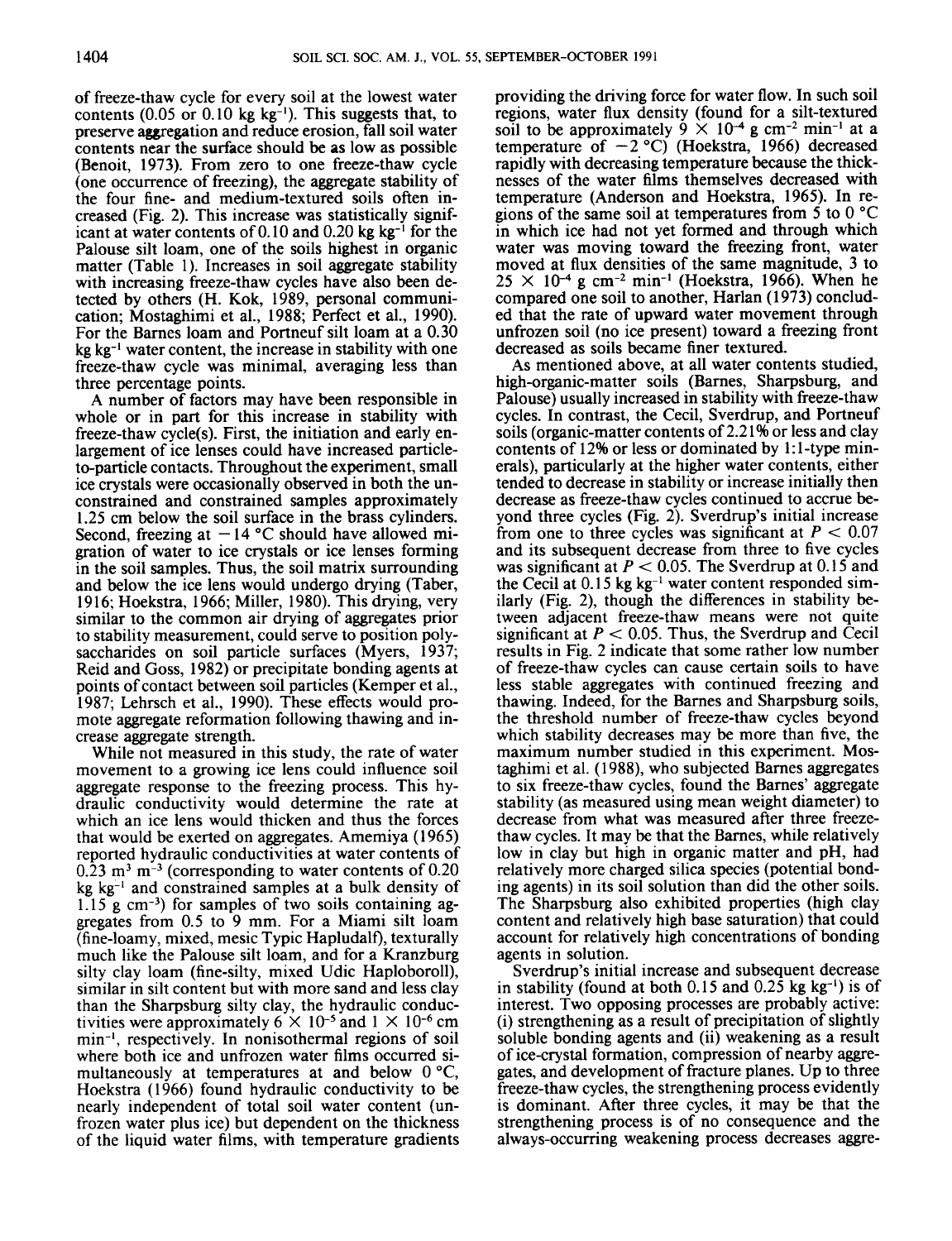gate stability. Too, with the accrual of freeze-thaw cycles, more and more fracture planes may be formed in the aggregates near the location at which the ice lenses form. Thus, aggregate weakening may intensify over time.

The two opposing processes may have interacted in the following manner: As the soil dried during the first few freezes, many bonding agents from the soil solution precipitated at particle-to-particle contact points. Since this bonding probably involved irreversible or slowly reversible reactions (Kemper et al., 1987), these same already precipitated bonding agents did not go back into solution during the subsequent thawing period. After the first few freeze-thaw cycles, the bonding agents that had remained in solution in the thin unfrozen water films surrounding the soil particles (Miller, 1980) during the first or second cycle had probably been precipitated from the soil solution and no more strengthening of the aggregates took place. Weakening due to fracture-plane development induced by ice lens formation then began to play the dominant role and aggregate stability decreased.

The two soils differing in texture (clay content) can be compared. Freeze-thaw cycles had no appreciable effect on the stability of a high-clay Sharpsburg soil when frozen at water contents of  $0.20 \text{ kg kg}^{-1}$  or less. Within a freeze-thaw cycle, Sharpsburg aggregates were much more resistant to breakdown than Barnes aggregates as water contents increased. Indeed, clayrich aggregates (Sharpsburg) frozen at water contents of 0.20 kg kg-' were just as stable as when frozen at 0.10 kg kg-'. In contrast, relatively clay-poor aggregates (Barnes) frozen at 0.20 kg kg-' water content were always less stable than when frozen at  $0.10$  kg kg<sup>-1</sup>. As noted above, more clay provides more and stronger clay bridges, thus stronger aggregates. Aggregates of Sharpsburg (41% clay) at water contents of 0.20 kg kg-' or less were nearly unaffected by increasing number of freeze-thaw cycles. Clay bridging between particles was evidently strong.

### **Additional Single Degree-of-Freedom Comparisons**

Comparisons of the two soils in each pair were made using single degree-of-freedom contrasts. Without exception, the texturally dissimilar Barnes and Sharpsburg responded differently to constrainment and freeze-thaw cycles at each level of water content. The soils differing in organic-matter content, Palouse and Portneuf, always responded differently to constrainment and usually to freeze-thaw cycles at each water content. The only exceptions for these two silt loams was for the zero level of freeze-thaw cycle at 0.20 and 0.30 kg kg-' water contents and for one cycle at 0.30 kg kg-'. In these three cases, the Palouse and Portneuf responses were the same. In contrast, the mineralogically dissimilar Cecil and Sverdrup usually responded alike. Only when unconstrained at 0.15 and 0.25 kg kg-' water contents and for three freeze-thaw cycles at 0.25 kg kg-' water content did these two soils respond differently. Thus, as Fig. 1 and 2 imply, texture and organic matter significantly affected aggregate stability in this experiment. Mineralogical differences, however, had little influence.

## **Comparisons among Soils, Freeze-Thaw Cycles, and Water Content**

Freezing (that is, one or more freeze-thaw cycles) was expected to affect the aggregate stability of most, if not all, of the soils studied in this experiment. To test this expectation for each soil, a single degree-offreedom contrast was constructed that compared the aggregate stability for the zero level of freeze-thaw cycle (no or prefreeze) to a calculated postfreeze aggregate stability, determined by averaging the stabilities after one, three, and five cycles. The freezing effect was significant, at one or more water contents, for all soils except the Portneuf. For this soil, the aggregate stability for zero cycles was often as high or higher than the other levels that involved freezing. This does not indicate an absence of significant differences from one freeze-thaw level to another but rather that the response of the zero-cycle treatment was similar to the average response of the one-, three-, and five-cycle treatments. The Portneuf soil differed from level to level (Fig. 2), though the differences were not statistically significant.

Another single degree-of-freedom comparison was made for each soil to determine if the number of freeze-thaw cycles (either one, three, or five) significantly affected aggregate stability. The findings of this comparison were similar to the results reported above for the entire study. Some additional information was gained, however. For the Barnes loam at 0.30 kg kg-' water content for one through five freeze-thaw cycles, aggregate stability appeared to increase almost linearly (Fig. 2). Its stability for one cycle was 49.4%, for three cycles it was 53.3%, and for five cycles it was 60.4%. In contrast, for the Cecil sandy loam at a water content of  $0.25$  kg kg<sup>-1</sup> for one through five freeze-thaw cycles, its aggregate stability appeared to decrease. The rate of change was not as constant as for the Barnes soil, but the curve appeared monotonic nonetheless (Fig. 2). The stability of the Cecil was 39.3% for one cycle, 38.6% for three cycles, and 36.1% for five cycles. These responses of the Barnes and Cecil illustrate that, for some soils over some freeze-thaw levels, aggregate stability appeared to respond in a continuous or even linear manner.

## **Results in Relation to Other Findings**

The results are similar in most but not all respects to the results obtained by other investigators. The decrease in aggregate stability with increasing water content, found by others for loam and silt loam soils (Bullock et al., 1988; Benoit, 1973), was confirmed and found to occur for finer and coarser textured soils as well (Fig. 1 and 2). We found that constrained aggregates were less stable than unconstrained aggregates after freezing (Fig. 1), as reported by Bullock et al. (1988). As found by Mostaghimi et al. (1988) for a Barnes loam (at water contents of 0.12 and 0.28 kg  $kg^{-1}$ ) and a Crofton silt loam (fine-silty, mixed [calcareous], mesic Typic Ustorthent) and Richardson (1976) for an unidentified sandy loam, aggregate stability may increase with increasing number of freezethaw cycles (the Barnes, Sharpsburg, and Palouse data of Fig. 2). When, as in our study, soils are not air dried